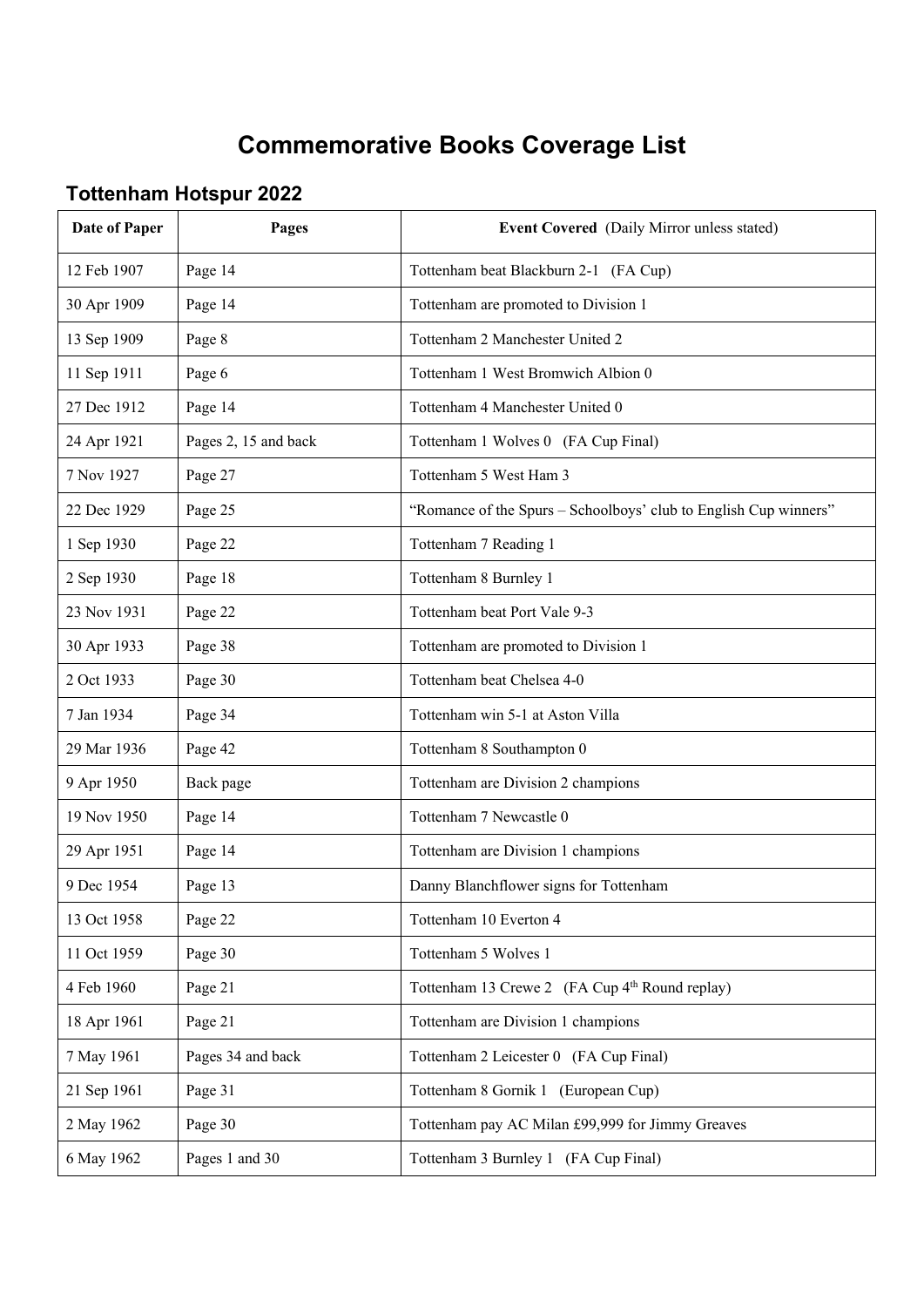| 30 Sep 1962  | Page 30               | Tottenham 9 Nottingham Forest 2                                            |
|--------------|-----------------------|----------------------------------------------------------------------------|
| 1 Nov 1962   | Page 31               | Tottenham 5 Rangers 2 (European Cup Winners' Cup)                          |
| 16 May 1963  | Pages 30 & 31         | Tottenham 5 Atletico Madrid 1 (European Cup Winners' Cup Final)            |
| 22 July 1964 | Page 22               | Tributes to Tottenham star John White                                      |
| 19 Jan 1965  | Page 22               | Tottenham 5 Torquay 1 (FA Cup)                                             |
| 12 Dec 1965  | Page 38               | Tottenham 4 Chelsea 2                                                      |
| 30 Apr 1967  | Page 38               | Tottenham 2 Nottingham Forest 1 (FA Cup semi-final)                        |
| 21 May 1967  | Pages 38 & 39         | Tottenham 2 Chelsea 1 (FA Cup Final)                                       |
| 28 Feb 1971  | Page 35               | Tottenham 2 Aston Villa 0 (League Cup Final)                               |
| 29 Sep 1971  | Page 31               | Tottenham 9 Keflavik 0 (UEFA Cup)                                          |
| 6 Apr 1972   | Pages 26 & 27         | Tottenham 2 AC Milan 1 (UEFA Cup semi-final 1st leg)                       |
| 4 May 1972   | Back page             | Wolves 1 Tottenham 2 (UEFA Cup Final 1st leg)                              |
| 18 May 1972  | Pages 30, 31 and back | Tottenham win the UEFA Cup                                                 |
| 4 Mar 1973   | Pages 46, 47 and back | Tottenham 1 Norwich 0 (League Cup Final)                                   |
| 25 Apr 1974  | Page 31               | Tottenham beat Lokomotiv Leipzig 4-1 on aggregate<br>(UEFA Cup semi-final) |
| 22 May 1974  | Page 31               | Tottenham 2 Feyenoord 2 (UEFA Cup Final 1st leg)                           |
| 29 Apr 1975  | Page 27               | Tottenham 4 Leeds 2                                                        |
| 23 Oct 1977  | Back page             | Tottenham beat Bristol Rovers 9-0                                          |
| 30 Apr 1978  | Back page             | Tottenham are promoted to Division 1                                       |
| 10 May 1981  | Pages 46 & 47         | Manchester City 1 Tottenham 1 (FA Cup Final)                               |
| 15 May 1981  | Pages 30 & 31         | Tottenham 3 Manchester City 2 (FA Cup Final replay)                        |
| 23 May 1982  | Pages 42 & 43         | QPR 1 Tottenham 1 (FA Cup Final)                                           |
| 28 May 1982  | Pages 31 and back     | Tottenham 1 QPR 0 (FA Cup Final replay)                                    |
| 24 May 1984  | Back page             | Tottenham beat Anderlecht on penalties (UEFA Cup Final)                    |
| 3 Feb 1987   | Back page             | Tottenham 5 West Ham 0                                                     |
| 24 June 1989 | Pages 26, 27 and back | Gary Lineker signs for Tottenham                                           |
| 19 Oct 1989  | Pages 39 and back     | Tottenham 2 Arsenal 1                                                      |
| 15 Apr 1991  | Pages 30, 31 and back | Tottenham 3 Arsenal 1 (FA Cup semi-final)                                  |
| 19 May 1991  | Pages 46 & 47         | Tottenham 2 Nottingham Forest 1 (FA Cup Final)                             |
| 28 Aug 1992  | Page 35               | Teddy Sheringham joins Tottenham for £2.1m                                 |
| 22 Sep 1994  | Pages 38 and back     | Watford 3 Tottenham 6 (League Cup)                                         |